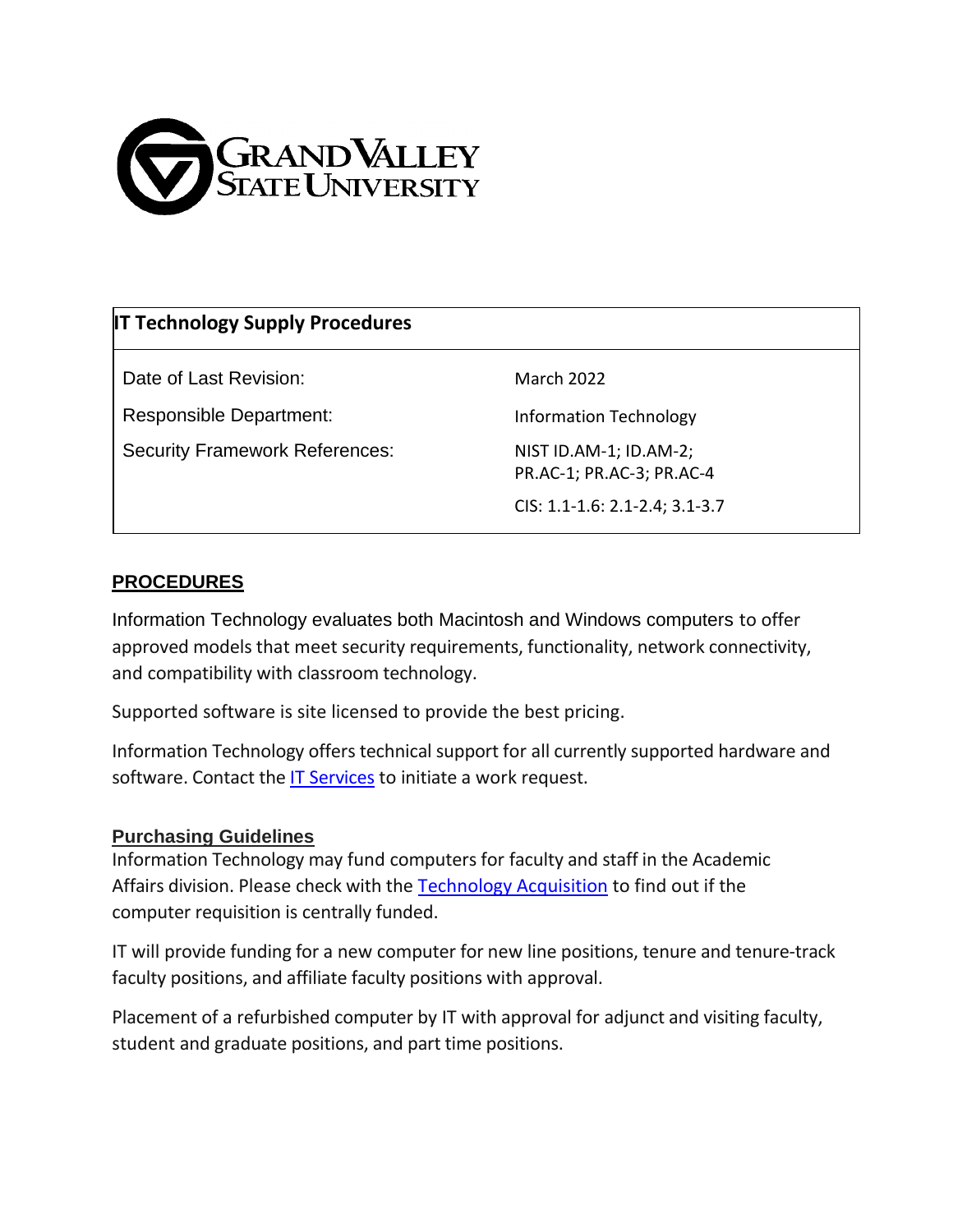Non-academic divisions are responsible to provide funding for all faculty/staff computer requests.

The replacement of computers is contingent upon many factors including security requirements, performance of software applications, equipment age, and repair history.

One computer per employee. High end research computers may be approved with AO or Provost Office approval and requested through [Technology Acquisition.](mailto:techsupply@gvsu.edu) Replaced computers are refurbished for use in other areas if appropriate. Two or more employees may share a computer in some instances.

#### **Computer Reassignment**

Submit a ticket with [IT Services](https://services.gvsu.edu/TDClient/60/Portal/Home/) to reassign a computer to a different faculty or staff member. IT must provision the computer for the new user to ensure up to date security and network protocols.

Computers that do not meet current supported standards will be replaced by a refurbished computer if available. In some cases, the department may have to purchase a new computer.

Departments outside of IT are not to image or setup a university computer for reassignment

### **Obsolete Equipment**

As computers and operating systems become unsupported, Information Technology will discontinue support.

Submit a ticket with [IT Services](https://services.gvsu.edu/TDClient/60/Portal/Home/) to pick up university computer equipment that is no longer needed.

Computers are not to be sold or issued for non-GVSU use.

#### **Printers**

Network printers need to meet security and remote management requirements. Contact [Technology Acquisition](mailto:techsupply@gvsu.edu) for help choosing a supported model that meets your department needs.

Non-networked printer requests must be funded by the requesting department.

Non-networked printers are not for use wirelessly on campus.

#### **Standard Software**

Standard software on all GVSU computers includes Microsoft Office, Outlook email, Adobe Reader, DUO, VPN client and Zoom Phone.